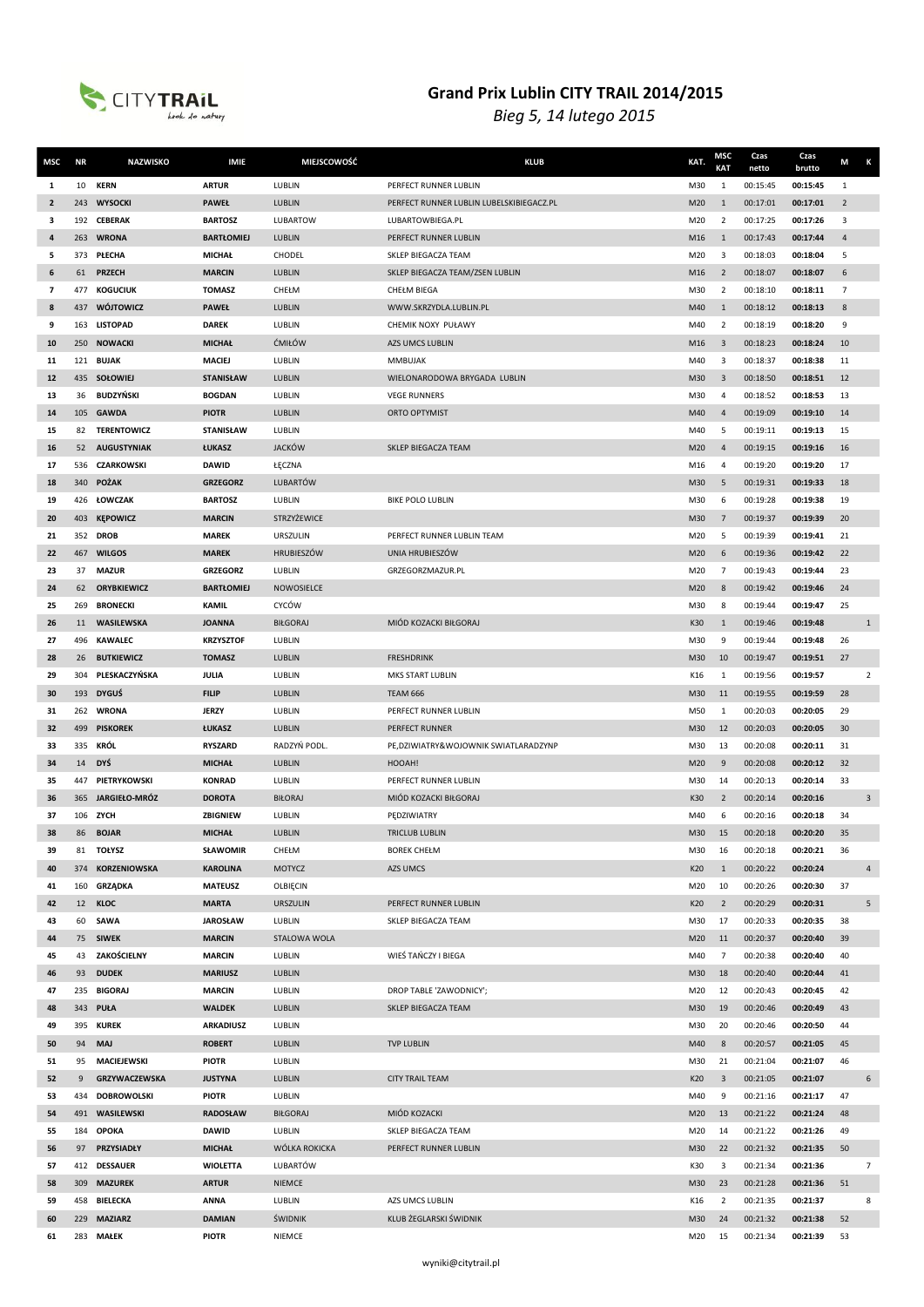

| MSC        | ΝR              | <b>NAZWISKO</b>            | <b>IMIE</b>                      | MIEJSCOWOŚĆ        | <b>KLUB</b>                                    | KAT.       | MSC<br><b>KAT</b> | Czas<br>netto        | Czas<br>brutto       | M        | Κ  |
|------------|-----------------|----------------------------|----------------------------------|--------------------|------------------------------------------------|------------|-------------------|----------------------|----------------------|----------|----|
| 62         | 55              | <b>BIL</b>                 | <b>MARCIN</b>                    | LUBLIN             |                                                | M30        | 25                | 00:21:35             | 00:21:40             | 54       |    |
| 63         | 201             | <b>KLOC</b>                | <b>MIROSŁAW</b>                  | LUBLIN             | LUBELSKIE STOWARZYSZENIE BIEGOWE / KTOZABIL.PL | M30        | 26                | 00:21:35             | 00:21:44             | 55       |    |
| 64         | 315             | <b>BORUCH</b>              | <b>ZBIGNIEW</b>                  | ŚWIDNIK            | <b>INFINITE TEAM</b>                           | M40        | 10                | 00:21:41             | 00:21:48             | 56       |    |
| 65         | 38              | JÓŹWIAK                    | <b>ADRIAN</b>                    | LUBLIN             |                                                | M20        | 16                | 00:21:51             | 00:21:55             | 57       |    |
| 66         | 444             | <b>BOGACZEWICZ</b>         | <b>DAWID</b>                     | <b>KAMIONKA</b>    |                                                | M20        | 17                | 00:21:52             | 00:21:57             | 58       |    |
| 67         | 354             | <b>ROSOŁOWICZ</b>          | <b>JERZY</b>                     | LUBLIN             | <b>LSB</b>                                     | M60        | 1                 | 00:21:54             | 00:21:58             | 59       |    |
| 68         | 20              | <b>KOŁTUNIEWICZ</b>        | <b>ANDRZEJ</b>                   | LUBLIN             | WIEŚ TAŃCZY I BIEGA                            | M30        | 27                | 00:21:59             | 00:22:02             | 60       |    |
| 69         | 391             | <b>BOGDANOW</b>            | <b>ANDRZEJ</b>                   | LUBLIN             |                                                | M50        | $\overline{2}$    | 00:22:01             | 00:22:04             | 61       |    |
| 70         | 497             | <b>KOSTRZEWSKA</b>         | <b>JUSTYNA</b>                   | LUBLIN             | <b>AZS UMCS LUBLIN</b>                         | K16        | $\overline{3}$    | 00:22:05             | 00:22:09             |          | 9  |
| 71         | 65              | <b>DOŁBA</b>               | <b>AREK</b>                      | LUBLIN             | <b>DOŁBA TEAM</b>                              | M30        | 28                | 00:22:06             | 00:22:09             | 62       |    |
| 72         | 485             | <b>DUDZIAK</b>             | <b>MICHAŁ</b>                    | LUBLIN             |                                                | M30        | 29                | 00:22:07             | 00:22:10             | 63       |    |
| 73         | 312 FILA        |                            | <b>MICHAŁ</b>                    | LUBLIN             |                                                | M20        | 18                | 00:22:08             | 00:22:12             | 64       |    |
| 74         | 239             | <b>MAJ</b>                 | <b>SŁAWOMIR</b>                  | ŚWIDNIK            |                                                | M30        | 30                | 00:22:12             | 00:22:16             | 65       |    |
| 75         |                 | 514 MARZĘTA                | <b>ANDRZEJ</b>                   | LUBARTÓW           | LUBARTÓWBIEGA.PL                               | M40        | 11                | 00:22:15             | 00:22:17             | 66       |    |
| 76         | 24              | <b>ŚMIECHOWICZ</b>         | <b>FILIP</b>                     | LUBLIN             | SKLEP BIEGACZA TEAM                            | M40        | 12                | 00:22:17             | 00:22:19             | 67       |    |
| 77         | 47              | <b>CIEPLAK</b>             | MACIEJ                           | LUBLIN             | INFINITE.PL                                    | M30        | 31                | 00:22:19             | 00:22:21             | 68       |    |
| 78         |                 | 401 TOPOROWSKI<br>JASIŃSKI | <b>KAMIL</b><br><b>KRZYSZTOF</b> | ŚWIDNIK            | <b>BIEGAJĄCY ŚWIDNIK</b>                       | M30        | 32                | 00:22:17             | 00:22:23             | 69       |    |
| 79         | 89              | 275 SKOMRA                 | <b>MATEUSZ</b>                   | LUBLIN<br>PUŁAWY   | POLITECHNIKA LUBELSKA BIEGA                    | M30<br>M20 | 33<br>19          | 00:22:22<br>00:22:28 | 00:22:30<br>00:22:32 | 70<br>71 |    |
| 80<br>81   | 339             | <b>SAWICKA</b>             | <b>WERONIKA</b>                  | LUBLIN             | AGROS ZAMOŚĆ                                   | K16        | 4                 | 00:22:33             | 00:22:34             |          | 10 |
| 82         | 406             | <b>KOWALCZYK</b>           | <b>WOJCIECH</b>                  | <b>MEŁGIEW</b>     | <b>AZS UMCS LUBLIN</b>                         | M16        | 5                 | 00:22:31             | 00:22:34             | 72       |    |
| 83         | 42              | <b>GAJEK</b>               | <b>GRZEGORZ</b>                  | CZÓŁNA             | WIEŚ TAŃCZY I BIEGA                            | M30        | 34                | 00:22:37             | 00:22:40             | 73       |    |
| 84         |                 | 154 SPRAWKA                | <b>MARCIN</b>                    | LUBLIN             | SKLEP BIEGACZA TEAM                            | M20        | 20                | 00:22:34             | 00:22:42             | 74       |    |
| 85         |                 | 122 KONDZIOŁA              | <b>KRZYSZTOF</b>                 | LUBLIN             | PERFECT RUNNER LUBLIN                          | M30        | 35                | 00:22:35             | 00:22:43             | 75       |    |
| 86         |                 | 272 PODLECKI               | <b>ROBERT</b>                    | LUBLIN             | PODWALE                                        | M30        | 36                | 00:22:39             | 00:22:47             | 76       |    |
| 87         | 388             | LITWIN                     | <b>BARTOSZ</b>                   | CHEŁM              | UNIWERSYTET MEDYCZNY W LUBLINIE                | M20        | 21                | 00:22:42             | 00:22:47             | 77       |    |
| 88         |                 | 251 ZIÓŁEK                 | <b>MIROSŁAW</b>                  | <b>JACKÓW</b>      | SAINT GOBAIN SQUAD                             | M50        | 3                 | 00:22:44             | 00:22:48             | 78       |    |
| 89         | 298             | <b>MIROSŁAW</b>            | <b>MAREK</b>                     | LUBLIN             |                                                | M30        | 37                | 00:22:42             | 00:22:49             | 79       |    |
| 90         | 114             | <b>MICHAŁOWSKA</b>         | <b>ANNA</b>                      | LUBLIN             |                                                | K30        | 4                 | 00:22:49             | 00:22:51             |          | 11 |
| 91         | 186             | <b>KRAWCZYK</b>            | PRZEMYSŁAW                       | <b>NIEMCE</b>      | <b>BARAN CYCLING TEAM</b>                      | M30        | 38                | 00:22:42             | 00:22:51             | 80       |    |
| 92         | 225 KOT         |                            | <b>LESZEK</b>                    | ŁĘCZNA             | LW BOGDANKA                                    | M60        | $\overline{2}$    | 00:22:50             | 00:22:52             | 81       |    |
| 93         |                 | 511 BEDNARZ                | <b>JACEK</b>                     | KRASNYSTAW         |                                                | M20        | 22                | 00:22:51             | 00:22:55             | 82       |    |
| 94         | 67              | <b>MIROSŁAW</b>            | <b>ALBERT</b>                    | LUBLIN             | <b>SPARTA</b>                                  | M40        | 13                | 00:22:54             | 00:23:01             | 83       |    |
| 95         |                 | 273 ADYNOWSKI              | ŁUKASZ                           | LUBLIN             |                                                | M30        | 39                | 00:22:55             | 00:23:02             | 84       |    |
| 96         |                 | 191 GAŁAN                  | <b>TOMASZ</b>                    | LUBLIN             | BIEGAĆ, SKAKAĆ, LATAĆ, PŁYWAĆ                  | M40        | 14                | 00:23:00             | 00:23:03             | 85       |    |
| 97         | 27              | <b>BERNAT</b>              | <b>PIOTR</b>                     | LUBLIN             | BER-SHOP FAMILY TEAM                           | M30        | 40                | 00:22:57             | 00:23:04             | 86       |    |
| 98         | 379             | STARZYŃSKI                 | <b>STEFAN</b>                    | LUBLIN             | PERFECT RUNNER LUBLIN                          | M40        | 15                | 00:23:03             | 00:23:06             | 87       |    |
| 99         |                 | 409 PICH                   | MACIEJ                           | PRZEMYŚL           |                                                | M20        | 23                | 00:23:02             | 00:23:08             | 88       |    |
| 100        |                 | 119 KRÓLIKOWSKI            | <b>PIOTR</b>                     | <b>LUBLIN</b>      | WWW.IPSUM.STREFA.PL                            | M30        | 41                | 00:23:06             | 00:23:09             | 89       |    |
| 101        | 70              | <b>TOMASZEWSKI</b>         | <b>PIOTR</b>                     | LUBLIN             | <b>BRACIAT</b>                                 | M30        | 42                | 00:23:02             | 00:23:11             | 90       |    |
| 102        |                 | 524 GADAJ                  | <b>MATEUSZ</b>                   | <b>TRAWNIKI</b>    |                                                | M20        | 24                | 00:23:08             | 00:23:13             | 91       |    |
| 103        |                 | 455 MATUSZAK               | <b>MARIUSZ</b>                   | LUBLIN             |                                                | M20        | 25                | 00:23:09             | 00:23:14             | 92       |    |
| 104        |                 | 410 RORAT                  | <b>ARTUR</b>                     | CHEŁM              | <b>CHEŁM BIEGA</b>                             | M20        | 26                | 00:23:08             | 00:23:15             | 93       |    |
| 105        |                 | 76 JURKOWSKI               | <b>KUBA</b>                      | LUBLIN             | <b>VIA CARPATIA</b>                            | M30        | 43                | 00:23:09             | 00:23:19             | 94       |    |
| 106        | 35 <sup>2</sup> | WĘGRZYNEK                  | <b>TOMASZ</b>                    | <b>DEBLIN</b>      | MASTERRUN                                      | M30        | 44                | 00:23:14             | 00:23:25             | 95       |    |
| 107<br>108 |                 | 216 WATRAK<br>474 SURDACKI | ŁUKASZ<br><b>MATEUSZ</b>         | LUBLIN<br>NAŁĘCZÓW | SPROCHA BIEGAJ !                               | M20<br>M20 | 27<br>28          | 00:23:23<br>00:23:26 | 00:23:30<br>00:23:33 | 96<br>97 |    |
| 109        | 59              | WÓJCIK                     | <b>RENATA</b>                    | LUBLIN             | PERFECT RUNNER                                 | K30        | 5                 | 00:23:35             | 00:23:38             |          | 12 |
| 110        |                 | 507 ŚWIĄTEK                | ŁUKASZ                           | LUBLIN             |                                                | M20        | 29                | 00:23:33             | 00:23:39             | 98       |    |
| 111        |                 | 115 WOŹNIAK                | <b>MICHAŁ</b>                    | LUBLIN             |                                                | M30        | 45                | 00:23:30             | 00:23:41             | 99       |    |
| 112        |                 | 258 JACHYMEK               | <b>ARKADIUSZ</b>                 | LUBLIN             | <b>INPRO</b>                                   | M30        | 46                | 00:23:22             | 00:23:42             | 100      |    |
| 113        |                 | 470 SIEDLACZEK             | ZBIGNIEW                         | LUBLIN             |                                                | M50        | 4                 | 00:23:37             | 00:23:43             | 101      |    |
| 114        |                 | 102 KOCHANIEC              | <b>KAROLINA</b>                  | LUBLIN             | PERFECT RUNNER LUBLIN                          | K20        | $\overline{4}$    | 00:23:39             | 00:23:43             |          | 13 |
| 115        |                 | 68 ZAWADA                  | <b>TOMEK</b>                     | LUBLIN             | TRICLUB LUBLIN                                 | M30        | 47                | 00:23:38             | 00:23:44             | 102      |    |
| 116        |                 | 203 KOTUŁA                 | <b>JAROSŁAW</b>                  | LUBLIN             | SKLEP BIEGACZA TEAM/ORA LUBLIN                 | M20        | 30                | 00:23:39             | 00:23:46             | 103      |    |
| 117        |                 | 517 SMYK                   | <b>TOMASZ</b>                    | LUBLIN             | <b>STARE BRONOWICE</b>                         | M30        | 48                | 00:23:15             | 00:23:54             | 104      |    |
| 118        |                 | 385 WIERZBICKI             | <b>MARCIN</b>                    | LUBLIN             |                                                | M20        | 31                | 00:23:25             | 00:23:56             | 105      |    |
| 119        |                 | 318 PURC                   | <b>PAWEŁ</b>                     | ŁYSAKÓW            | ZSB LUBLIN SŁOWICZA3                           | M16        | 6                 | 00:23:53             | 00:23:57             | 106      |    |
| 120        | 41              | <b>GAJEK</b>               | <b>MAGDALENA</b>                 | LUBLIN             | WIEŚ TAŃCZY I BIEGA                            | K40        | 1                 | 00:23:57             | 00:24:00             |          | 14 |
| 121        | 294             | <b>KULIK</b>               | ŁUKASZ                           | LUBLIN             | <b>DRUNK TEAM</b>                              | M20        | 32                | 00:23:52             | 00:24:00             | 107      |    |
| 122        |                 | 429 BUGAŁA                 | <b>ROBERT</b>                    | LUBLIN             | SOLID HOUSE                                    | M40        | 16                | 00:23:54             | 00:24:03             | 108      |    |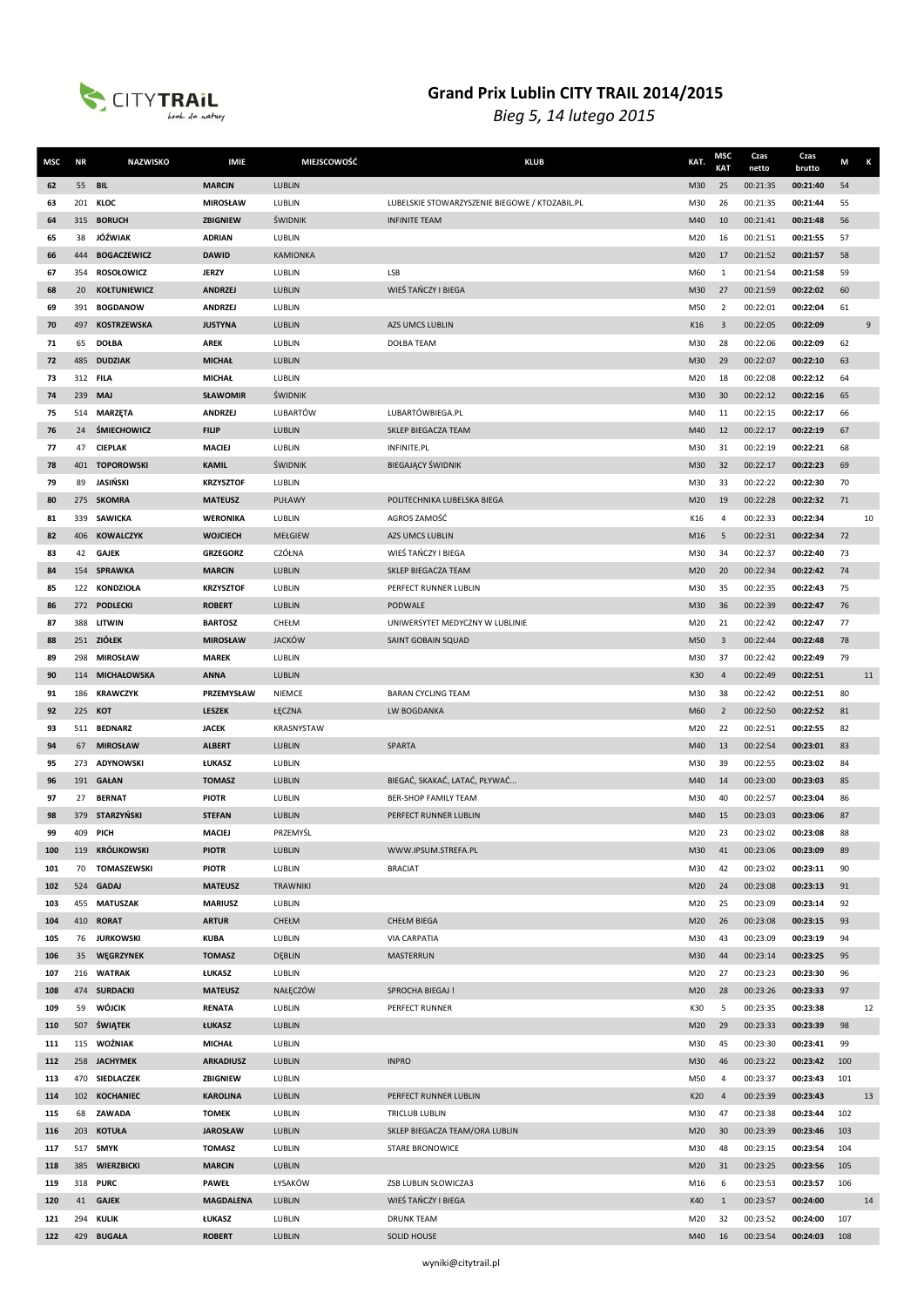

| MSC        | <b>NR</b> | <b>NAZWISKO</b>             | <b>IMIE</b>                       | MIEJSCOWOŚĆ           | <b>KLUB</b>                                            | KAT.       | MSC<br><b>KAT</b> | Czas<br>netto        | Czas<br>brutto       | M          | Κ  |
|------------|-----------|-----------------------------|-----------------------------------|-----------------------|--------------------------------------------------------|------------|-------------------|----------------------|----------------------|------------|----|
| 123        | 241       | <b>POPŁAWSKI</b>            | <b>IRENEUSZ</b>                   | <b>BIAŁA PODLASKA</b> | KLUB BIEGACZA BIAŁA BIEGA                              | M40        | 17                | 00:24:01             | 00:24:05             | 109        |    |
| 124        | 90        | <b>SAŁBUT</b>               | <b>GRZEGORZ</b>                   | LUBLIN                |                                                        | M30        | 49                | 00:24:05             | 00:24:06             | 110        |    |
| 125        |           | 198 <b>BURY</b>             | <b>JADWIGA</b>                    | KRZCZONÓW             |                                                        | K50        | $\mathbf{1}$      | 00:24:07             | 00:24:08             |            | 15 |
| 126        |           | 432 PYLAK                   | <b>KRZYSZTOF</b>                  | <b>KRZYWE</b>         |                                                        | M20        | 33                | 00:24:01             | 00:24:10             | 111        |    |
| 127        |           | 146 SPRAWKA                 | <b>PAWEŁ</b>                      | LUBLIN                | SKLEP BIEGACZA TEAM                                    | M40        | 18                | 00:24:11             | 00:24:19             | 112        |    |
| 128        | 44        | <b>PECIAK</b>               | <b>ROBERT</b>                     | LUBLIN                |                                                        | M50        | 5                 | 00:24:10             | 00:24:21             | 113        |    |
| 129        | 91        | <b>PAWLIK</b>               | <b>MICHAŁ</b>                     | RYKI                  | <b>BIEGUSIEM.PL</b>                                    | M20        | 34                | 00:24:07             | 00:24:21             | 114        |    |
| 130        | 505       | <b>KOŻUCH</b>               | <b>KAROL</b>                      | ŁĘCZNA                |                                                        | M30        | 50                | 00:24:21             | 00:24:25             | 115        |    |
| 131        |           | 462 LESIAK                  | <b>JAKUB</b>                      | LUBLIN                | <b>AKADEMOS</b>                                        | M30        | 51                | 00:24:19             | 00:24:29             | 116        |    |
| 132        |           | 196 MACIEJEWSKA             | <b>KATARZYNA</b>                  | <b>BIŁGORAJ</b>       | UNIWERSYTET MEDYCZNY W LUBLINIE                        | K20        | 5                 | 00:24:26             | 00:24:32             |            | 16 |
| 133        | 32        | <b>MAZUREK</b>              | <b>KATARZYNA</b>                  | LUBLIN                | PEDZIWIATRY                                            | K30        | 6                 | 00:24:32             | 00:24:37             |            | 17 |
| 134        | 31        | <b>MAZUREK</b>              | <b>ROBERT</b>                     | LUBLIN                | PĘDZIWIATRY                                            | M30        | 52                | 00:24:32             | 00:24:37             | 117        |    |
| 135        | 78        | <b>WETOSZKA</b>             | <b>PIOTR</b>                      | <b>BIAŁA PODLASKA</b> | <b>KB BIAŁA BIEGA</b>                                  | M20        | 35                | 00:24:34             | 00:24:39             | 118        |    |
| 136        | 500       | <b>BOJARCZUK</b>            | <b>PAWEŁ</b>                      | LUBLIN                | PERFECT RUNNER                                         | M20        | 36                | 00:24:36             | 00:24:39             | 119        |    |
| 137        | 384       | ZYCH                        | <b>GRZEGORZ</b>                   | <b>KRAŚNIK</b>        | PEDZIWIATRY                                            | M40        | 19                | 00:24:36             | 00:24:41             | 120        |    |
| 138        |           | 338 SUSKI                   | <b>RADOSŁAW</b>                   | LUBLIN                | LSB/SKLEP BIEGACZA TEAM                                | M40        | 20                | 00:24:37             | 00:24:45             | 121        |    |
| 139        |           | 200 SARNA                   | <b>MAREK</b>                      | LUBLIN                |                                                        | M40        | 21                | 00:24:37             | 00:24:49             | 122        |    |
| 140        | 346       | PRAŻMO                      | <b>ROMAN</b>                      | SAMOKLESKI            |                                                        | M50        | 6                 | 00:24:45             | 00:24:51             | 123        |    |
| 141        | 313       | <b>TOPOROWSKA</b>           | <b>OLGA</b>                       | LUBLIN                | LUBELSKIE STOWARZYSZENIE BIEGOWE / LGT                 | K20        | 6                 | 00:24:45             | 00:24:52             |            | 18 |
| 142        |           | 392 KRUK                    | <b>TOMASZ</b>                     | LUBLIN                | LUBELSKIE STOWARZYSZENIE BIEGOWE                       | M40        | 22                | 00:24:43             | 00:24:53             | 124        |    |
| 143        |           | 159 GOŁAWSKA                | <b>JOANNA</b>                     | LUBLIN                | AKADEMIA-SPORTU.EU                                     | K30        | 7                 | 00:24:41             | 00:24:54             |            | 19 |
| 144        |           | 372 SKWARZYŃSKI             | <b>ARTUR</b>                      | LUBLIN                |                                                        | M40        | 23                | 00:24:54             | 00:24:58             | 125        |    |
| 145        | 199       | <b>PLESKOT</b>              | <b>TOMASZ</b>                     | CYCÓW                 | ORZECHOWE ZACISZE                                      | M30        | 53                | 00:24:50             | 00:24:58             | 126        |    |
| 146        |           | 473 RADZIKOWSKI             | PRZEMYSŁAW                        | LUBLIN                |                                                        | M20        | 37                | 00:24:43             | 00:25:01             | 127        |    |
| 147        | 257       | 402 DYDUCH<br><b>BOGUTA</b> | <b>MATEUSZ</b><br><b>MONIKA</b>   | LUBLIN<br>LUBLIN      | WWW.DIETA-LUBLIN.PL                                    | M30<br>K30 | 54<br>8           | 00:24:55<br>00:24:57 | 00:25:04<br>00:25:04 | 128        | 20 |
| 148<br>149 | 175       | <b>CHAŁAJ</b>               | <b>PATRYK</b>                     | LUBLIN                |                                                        | M30        | 55                | 00:24:56             | 00:25:06             | 129        |    |
| 150        | 88        | <b>BIELSKI</b>              | <b>BARTŁOMIEJ</b>                 | LUBLIN                | <b>BBL LUBLIN</b>                                      | M30        | 56                | 00:24:55             | 00:25:07             | 130        |    |
| 151        |           | 302 KOWALSKI                | <b>HENRYK</b>                     | LUBLIN                | SKOK CHMIELEWSKIEGO                                    | M60        | 3                 | 00:25:16             | 00:25:18             | 131        |    |
| 152        | 45        | <b>PECIAK</b>               | <b>PIOTR</b>                      | LUBLIN                |                                                        | M16        | $7\phantom{.0}$   | 00:25:09             | 00:25:21             | 132        |    |
| 153        |           | 112 GÓRAL                   | <b>MAŁGORZATA</b>                 | LUBLIN                |                                                        | K20        | 7                 | 00:25:12             | 00:25:24             |            | 21 |
| 154        |           | 285 WELMAN                  | <b>PIOTR</b>                      | LUBLIN                |                                                        | M40        | 24                | 00:25:21             | 00:25:25             | 133        |    |
| 155        | 80        | WASILEWSKI                  | <b>MARCIN</b>                     | LUBLIN                | <b>BIEGAJĄCY MARTENS</b>                               | M30        | 57                | 00:25:18             | 00:25:27             | 134        |    |
| 156        | 221       | <b>PODLECKI</b>             | <b>MAREK</b>                      | ĆMIŁÓW                |                                                        | M40        | 25                | 00:25:31             | 00:25:37             | 135        |    |
| 157        |           | 212 PASZCZYK                | <b>ANNA</b>                       | LUBLIN                |                                                        | K30        | 9                 | 00:25:31             | 00:25:38             |            | 22 |
| 158        | 268       | <b>KULIK</b>                | <b>GRZEGORZ</b>                   | LUBLIN                | LUBELSKIE STOWARZYSZENIE BIEGOWE/PERFECT RUNNER LUBLIN | M30        | 58                | 00:25:22             | 00:25:38             | 136        |    |
| 159        |           | 482 OLEJNIK                 | <b>RADOSŁAW</b>                   | STAROŚCIN KOLONIA     |                                                        | M30        | 59                | 00:25:23             | 00:25:39             | 137        |    |
| 160        |           | 427 NAJMAN                  | <b>KATARZYNA</b>                  | LUBLIN                |                                                        | K40        | $\overline{2}$    | 00:25:33             | 00:25:42             |            | 23 |
| 161        |           | 171 MUZYKA                  | <b>ROBERT</b>                     | LUBARTÓW              | <b>FIDOSY</b>                                          | M20        | 38                | 00:25:19             | 00:25:47             | 138        |    |
| 162        |           | 428 WÓJCIK                  | <b>MARCIN</b>                     | LUBLIN                |                                                        | M30        | 60                | 00:25:41             | 00:25:52             | 139        |    |
| 163        |           | 256 OCHAL                   | <b>MAGDALENA</b>                  | LUBLIN                | PERFECT RUNNER TEAM                                    | K40        | 3                 | 00:25:46             | 00:25:52             |            | 24 |
| 164        |           | 532 PETROCHUK               | <b>DMYTRO</b>                     | LUTSK                 | SK KOVEL                                               | M30        | 61                | 00:25:38             | 00:25:54             | 140        |    |
| 165        |           | 237 WIĘCH                   | SEBASTIAN                         | UŁĘŻ                  | <b>BIEGUSIEM.PL</b>                                    | M30        | 62                | 00:25:40             | 00:25:56             | 141        |    |
| 166        |           | 356 SKWARZYŃSKI             | <b>ERWIN</b>                      | LUBLIN                |                                                        | M30        | 63                | 00:25:47             | 00:25:56             | 142        |    |
| 167        | 220       | KONOPKA                     | <b>PIOTR</b>                      | LUBLIN                | LUBELSKIE STOWARZYSZENIE BIEGOWE/PERFECT RUNNER LUBLIN | M30        | 64                | 00:25:48             | 00:25:59             | 143        |    |
| 168        |           | 139 WAWRZYKOWSKI            | <b>JAROSŁAW</b>                   | LUBLIN                |                                                        | M40        | 26                | 00:25:55             | 00:26:05             | 144        |    |
| 169        |           | 293 BABKIEWICZ              | <b>SZYMON</b>                     | LUBLIN                |                                                        | M30        | 65                | 00:25:58             | 00:26:07             | 145        |    |
| 170        |           | 344 ŻABNIAK                 | KAZIMIERZ                         | LUBLIN                |                                                        | M60        | $\overline{4}$    | 00:26:10             | 00:26:13             | 146        |    |
| 171<br>172 |           | 430 MAKUCH<br>218 CHACHAJ   | <b>ARKADIUSZ</b><br><b>TOMASZ</b> | KAMIONKA<br>LUBLIN    |                                                        | M40<br>M40 | 27<br>28          | 00:26:04<br>00:26:05 | 00:26:17<br>00:26:18 | 147<br>148 |    |
| 173        |           | 523 PIETRASZKO              | <b>PIOTR</b>                      | LUBLIN                |                                                        | M30        | 66                | 00:26:09             | 00:26:22             | 149        |    |
| 174        |           | 411 JEDLEWSKI               | <b>KRZYSZTOF</b>                  | LUBLIN                |                                                        | M30        | 67                | 00:25:59             | 00:26:23             | 150        |    |
| 175        |           | 380 DERLUKIEWICZ            | AGNIESZKA                         | LUBLIN                |                                                        | K20        | 8                 | 00:26:18             | 00:26:29             |            | 25 |
| 176        |           | 480 LEWANDOWSKI             | <b>MARCIN</b>                     | KRASNYSTAW            |                                                        | M20        | 39                | 00:26:13             | 00:26:29             | 151        |    |
| 177        |           | 170 JAZUREK                 | <b>PAWEŁ</b>                      | RYKI                  | BIEGUSIEM.PL                                           | M20        | 40                | 00:26:14             | 00:26:30             | 152        |    |
| 178        | 63        | <b>RORAT</b>                | LENA                              | CHEŁM                 | <b>CHEŁM BIEGA</b>                                     | K30        | 10                | 00:26:26             | 00:26:33             |            | 26 |
| 179        | 29        | <b>BAKOWSKI</b>             | <b>PIOTR</b>                      | LUBLIN                |                                                        | M40        | 29                | 00:26:23             | 00:26:34             | 153        |    |
| 180        |           | 187 KUNIEWICZ               | <b>EWA</b>                        | LUBLIN                |                                                        | K30        | 11                | 00:26:26             | 00:26:34             |            | 27 |
| 181        |           | 347 GNYP                    | <b>PIOTR</b>                      | KOLONIA SÓL           |                                                        | M20        | 41                | 00:26:16             | 00:26:38             | 154        |    |
| 182        | 516       | <b>PIETRAS</b>              | <b>JOWITA</b>                     | <b>MIELEC</b>         |                                                        | K20        | 9                 | 00:26:29             | 00:26:38             |            | 28 |
| 183        |           | 219 KORZEŃ                  | <b>FRYDERYK</b>                   | LUBLIN                | PERFECT RUNNER LUBLIN                                  | M20        | 42                | 00:26:28             | 00:26:43             | 155        |    |